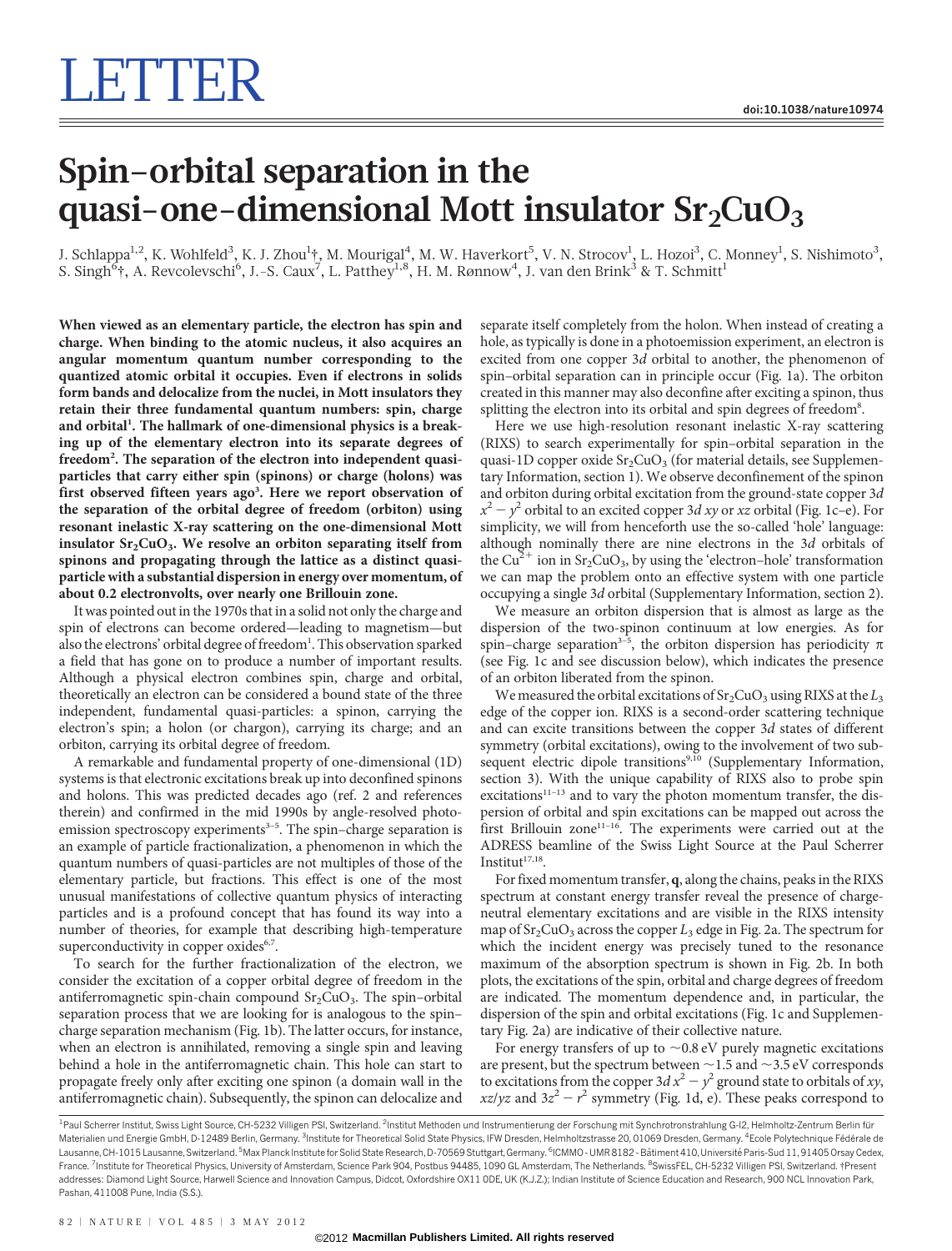

Figure 1 | Spin–orbital separation process in an antiferromagnetic spin chain, emerging after exciting an orbital. a, b, Sketches of spin–orbital separation (a) and spin–charge separation (b), generated in processes of RIXS and angle-resolved photoemission spectroscopy, respectively. The spin is represented by the arrow and the charge is represented by the green dot. In a, the lower and upper lines represent the ground-state and excited-state orbitals, respectively. c, RIXS intensity map of the dispersing spin and orbital excitations in  $Sr<sub>2</sub>CuO<sub>3</sub>$  as functions of photon momentum transfer along the



chains and photon energy transfer (for details, see main text and Supplementary Information, section 3). a, [100] lattice constant; a.u., arbitrary units. Data obtained at  $\Psi = 130^\circ$ . d, Geometry of the CuO<sub>3</sub> chain, with the ground-state copper  $3d x^2 - y^2$  orbitals in the middle of each plaquette and oxygen sites at the plaquette corners. e, Orbital symmetries of  $x^2 - y^2$  and excited 3d orbitals. In panels c–e, 'hole' language is used (Supplementary Information, section 2).

orbital excitations (called also d–d excitations), and not, for example, to charge transfer excitations, the intensity of which is non-zero for energies up to  $\sim$ 6 eV but here for the case of L-edge RIXS is at least an order of magnitude lower<sup>10</sup>. The orbital assignment of these excitations was unambiguously verified by comparing their energy at  $q = 0$  with  $ab$  initio quantum chemistry cluster calculations<sup>19</sup> (Supplementary Information, section 5, for detailed results).

Zooming into the 'magnetic' part of Fig. 1c, between 0 and 0.8 eV in energy transfer, reveals strongly dispersing spin excitations. At the lower boundary the dispersion has period  $\pi$ , and at the continuum (upper boundary) it has period  $2\pi$  (Fig. 3a). These RIXS data agree very well with recent inelastic neutron scattering studies on  $Sr<sub>2</sub>CuO<sub>3</sub>$ (ref. 20). The simultaneous presence in the spectrum of a lower edge with period  $\pi$  and an upper one with period  $2\pi$  indicates directly that in the spin chain the magnetic excitations with spin 1 break up and fractionalize into two-spinon (and higher-order) excitations that make up a continuum<sup>20</sup>, with each spinon having spin 1/2. These spectra confirm that RIXS for magnetic excitations probes the well-known spin dynamical structure factor as theoretically predicted $11-13$ , in agreement with recent studies on TiOCl (ref. 21). The excellent statistics of

Figure 2 | Energy dependence of elementary excitations in  $Sr<sub>2</sub>CuO<sub>3</sub>$ observed with RIXS at the copper  $L_3$ -edge resonance. a, RIXS map of  $Sr<sub>2</sub>CuO<sub>3</sub>$  (log scale) as a function of photon excitation energy (left axis) and energy transfer (bottom axis). The superimposed black curve shows the total fluorescence yield X-ray absorption spectrum. The dashed line marks the maximum energy of the copper  $L_3$ -edge resonance. **b**, RIXS line spectrum measured at the resonance maximum (along the dashed line in a). All data was obtained at a scattering angle of  $\varPsi=90^\circ$  and for momentum transfer along the chain of  $q = 0.189 \times 2\pi/a$  (Methods).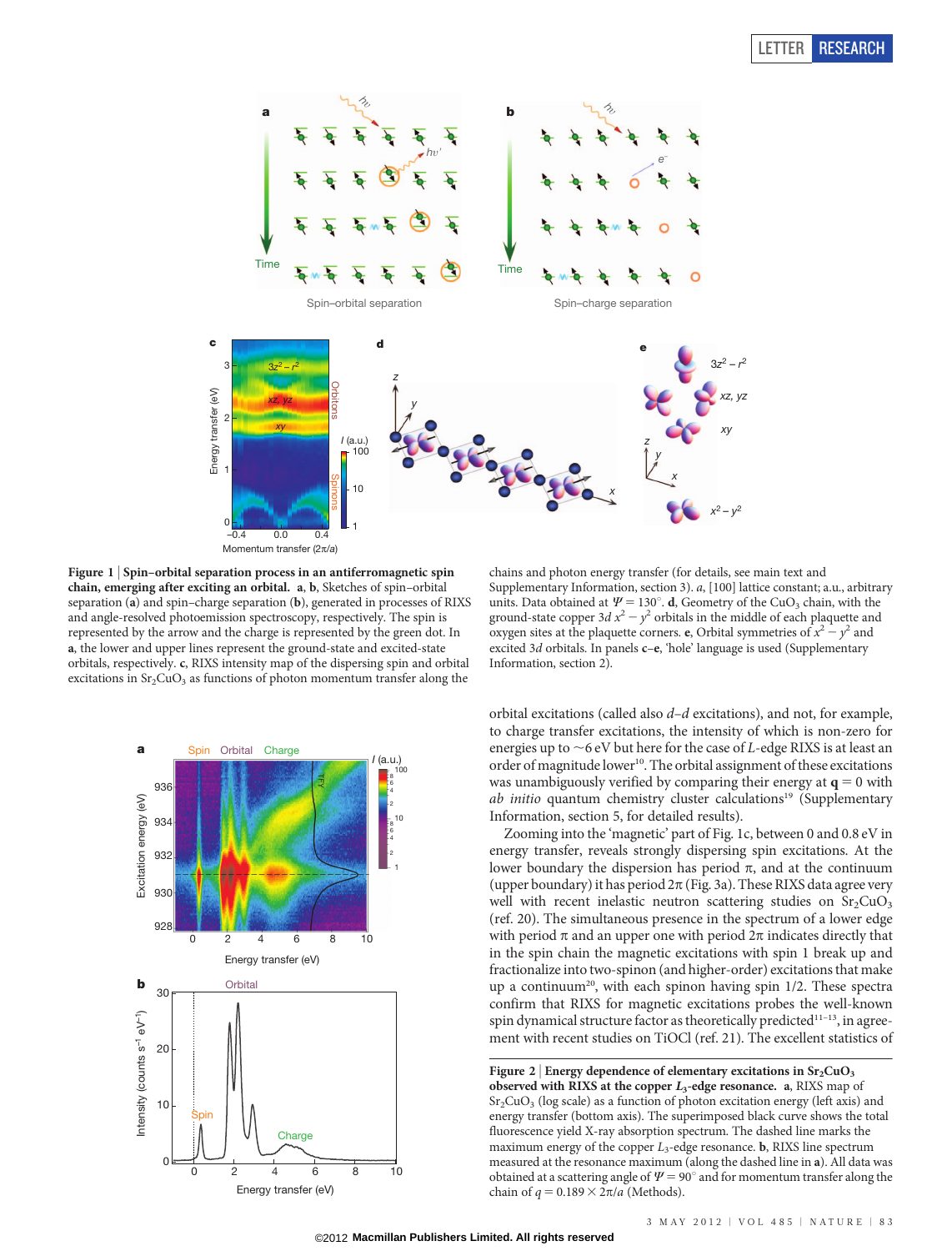

Figure 3 <sup>|</sup> Dispersion of magnetic excitations: experimental data and simulation. a, RIXS energy transfer spectra of the magnetic two-spinon continuum (see the spinon region in Fig. 1c). Data obtained at  $\Psi$  = 130°. **b**, Fit (red line) of the experimental data (dots) with the two- and four-spinon dynamical structure factor<sup>22</sup> (green line), convolved with a Gaussian distribution (light-grey shaded region) to account for the total instrumental resolution of 140 meV. The low-energy peak at around 50 meV (black line) is elastic and phonon scattering. The values of momentum transfer for the selected spectra (shown in units of  $2\pi/a$ ) are indicated by arrows in a.

the data further allow for a direct comparison of the RIXS line shapes with the exact two- and four-spinon dynamical structure factor of the spin-1/2 Heisenberg chain. In Fig. 3b, we show the fits for three selected momentum transfer values using the exact two- and fourspinon dynamical structure factor,  $S(q, \omega)$  (where q and  $\omega$  stand for the momentum and energy of the created excitation, respectively) in the representation of ref. 22. The obtained exchange coupling,  $J = 249$  meV, is in very good agreement with the value obtained from inelastic neutron scattering data<sup>20</sup>.

Having unambiguously identified the fractionalized spinon excitations in the low-energy sector, we now concentrate on the orbital excitations spectrum in Fig. 4. We find that these are strongly momentum dependent and have a novel, distinct dispersion. This proves that the orbital excitations observed here are of collective nature. The xz excitation has the largest dispersion, of  $\sim$ 0.2 eV, and has a spectrum containing two peculiar components: a lower branch dispersing with periodicity  $\pi$  and, above that, an incoherent spectrum with a double-oval shape. This spectrum is strikingly similar to seemingly unrelated angle-resolved photoemission spectra of 1D copper oxides, which evidence spin–charge separation (see, for example, fig. 3 of ref. 3). This is an indication that the observed orbital dispersion is related to an analogous separation of degrees of freedom.

To test this conjecture, we derived a microscopic model that describes the spin–orbital interactions in  $Sr<sub>2</sub>CuO<sub>3</sub>$  (Methods). The low-energy Kugel'-Khomskii Hamiltonian for this was obtained<sup>8,23</sup>

from the charge transfer model of  $Sr<sub>2</sub>CuO<sub>3</sub>$  in ref. 24. The crucial part of the Hamiltonian, responsible for the xz orbital propagation, is

$$
H = -J_{\text{O}} \sum_{j,\sigma} (c_{j\sigma}^{+} c_{j+1,\sigma} + \text{h.c.})
$$
  
+  $J \sum_{j} \text{S}_{j} \cdot \text{S}_{j+1} + E_{\text{O}} \sum_{j} (1 - n_{j})$  (1)

where *J* and  $J_{\Omega}$  are respectively the spin and orbital exchange constants, both of which are fixed by the charge transfer model<sup>24</sup>;  $E_O$  is the xz orbital on-site energy;  $c_{j\sigma}^{+}$  and  $c_{j\sigma}$  are operators that respectively annihilate and create particles in xz orbital with spin  $\sigma$ ;  $S_i$  is the spin of the particle in  $x^2 - y^2$  orbital;  $1 - n_j$  counts the number of particles in xz orbital; and 'h.c.' denotes Hermitian conjugate. The first term in the Hamiltonian describes the propagation of orbital excitations through the lattice. The second term represents the usual Heisenberg interaction between spins, which vanishes on bonds where an orbital excitation is present (Methods).

From purely a mathematical standpoint, equation (1) is identical to the 1D t–J model—describing the hopping of holes doped into an antiferromagnetic spin chain in which the spins interact via superexchange *J*—with the orbital superexchange,  $J<sub>O</sub>$ , taking the place of t, the hole-hopping amplitude in the t–J model. This implies that the propagation of a single orbital excitation in the  $J<sub>O</sub>$ –J model above is equivalent to the propagation of a single hole in the 1D  $t-J$ Hamiltonian. Because in the 1D t–J model a hole breaks up into a free spinon and holon, in the  $J<sub>O</sub>$ –J model the orbital excitation will separate into a free spinon and orbiton.

Before calculating RIXS spectral functions and quantifying the separation of spin and orbital degrees of freedom in  $Sr<sub>2</sub>CuO<sub>3</sub>$ , it is instructive to consider the overall features of the momentum-dependent RIXS spectra within a slave-boson picture in terms of an orbital–spin separation ansatz. This ansatz is analogous to the mean-field slave-boson picture for charge–spin separation<sup>25,26</sup>, which stipulates that the hole spectral function is given by the convolution of the spectral function of a free holon and a free spinon. In orbital–spin separation ansatz, free orbitons and spinons, created by the operators  $o_i^+$  and  $s_i^+$ , form the particle creation operator  $c_{i\sigma}^+ = s_{i\sigma}^+ o_i$ . On applying this formalism to the Hamiltonian in equation (1), the energies of non-interacting orbitons and spinons with momentum k become  $\varepsilon_{\text{O}}(k) = E_{\text{O}} - 2J_{\text{O}} \cos(k)$  and  $\varepsilon_{S}(k)=-J\cos(k)$ , respectively. In this ansatz, the spectral function for  $t_{\rm g}(k) = -f \cos(k),$  respectively. In this ansatz, the spectral function for<br>the orbital excitation produced in RIXS,  $c_{q\sigma}^{\dagger} = \sum_{k} o_{q-k} s_{\sigma k}^{\dagger}$  (where q. the x component of  $q$ , is here the momentum transfer along the CuO<sub>3</sub> chain direction), is determined by a convolution of these two dispersions. The resulting excitation continuum is shown in Fig. 4b and has three defining features<sup>25,26</sup>: a prominent lower edge with energy,  $E(q) = E_O - 2J_O |\sin(q)|$ , that is entirely determined by the dispersion of the orbiton; a distinctive upper orbiton edge at  $E(q) = E_O + 2J_O |\sin(q)|$ ; and a broader upper limit of the orbitonspinon continuum at  $F(q) = E_O + \sqrt{J^2 + 4J_O^2 - 4J_O \cos(q)}$ . These dispersion curves are directly compared to our RIXS experiments in



Figure 4 <sup>|</sup> Dispersion of orbital excitations: comparison between

experiment and ab initio calculations. a, c, Comparison between the orbital region in Fig. 1c (a, left) and theory, using the  $J_O$ – $\bar{J}$  model (c, right). b, Lower and upper edges of the orbiton dispersion (solid black and grey lines) and the

upper edge of the spinon–orbiton continuum (dashed line), as calculated using the orbital–spin separation ansatz. See main text and Supplementary Information for further details.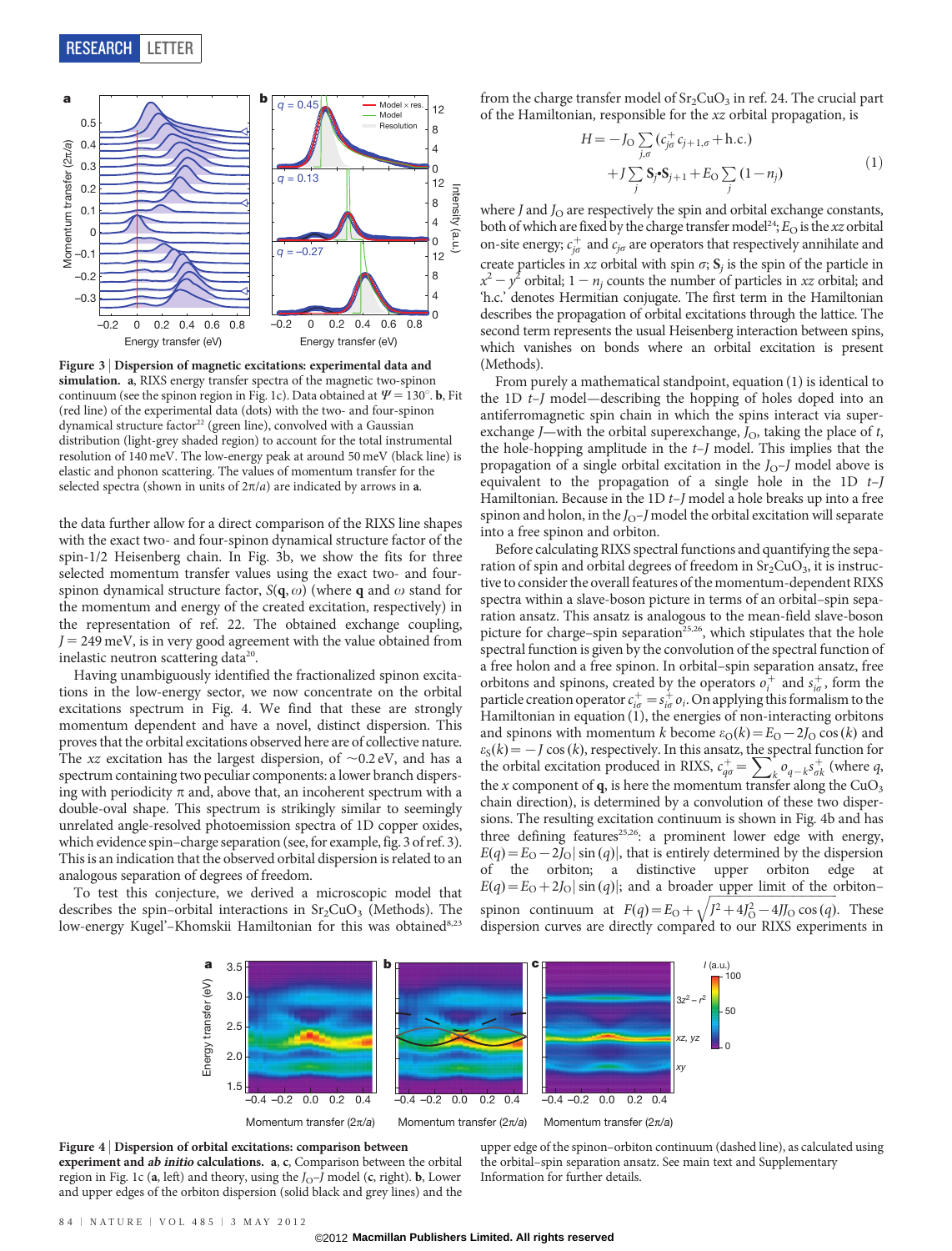

Fig. 4b. The measured spectral weight that accumulates at the first two lower-energy features does so with periodicity  $\pi$ , which is a direct consequence of spin–orbital separation.

To quantify the spectral weights within the orbiton–spinon continuum, we have calculated for the  $J<sub>O</sub>$ –J Hamiltonian the orbital excitation Green's function by exactly diagonalizing the Hamiltonian on 28 lattice sites (as in the spin–charge separation studies $^3$ , finite-size effects are negligible (they are estimated at  $\sim$ 0.01 eV)). From this, we calculate the RIXS spectrum following ref. 13, that is, by expressing the RIXS amplitude as a product of the single-ion local RIXS effective operator and the orbital excitation Green's function (Methods).

We find excellent agreement between theory and experiment (Fig. 4): both the sine-like  $xz$  orbiton dispersion and the  $xz$  spinon– orbiton continuum (the 'double-oval' incoherent spectrum), which are the hallmarks of spin–orbital separation, are present in the theory. The calculations also show that, in contrast to the xz orbital, the xy orbital has a small dispersion and that the excitations of both the  $3z^2 - r^2$ orbital and the yz orbital are dispersionless, as is observed experimentally. This is an independent merit of the model because no fitting of dispersions to experimental data is involved.

The large orbiton dispersion observed in this study is the key feature that distinguishes  $Sr<sub>2</sub>CuO<sub>3</sub>$  from other systems with orbital excitations<sup>27-29</sup>, and relies on the 1D character of  $Sr<sub>2</sub>CuO<sub>3</sub>$ . In a system of higher dimensionality, orbitons interact with magnetic excitations, which tend to slow them down and thus reduce their dispersion. In one dimension, orbitons can avoid these renormalization effects by means of spin–orbital separation.

## METHODS SUMMARY

We applied the technique of high-resolution RIXS with the incident photon energy tuned to the  $L_3$  edge ( $2p_{3/2} \rightarrow 3d$  resonance) of the copper ion (around 931 eV) and a total experimental resolution of 140 meV. The experiments were performed at the ADRESS beamline of the Swiss Light Source at the Paul Scherrer Institut<sup>17,18</sup> The RIXS spectrometer was located at a fixed scattering angle of either  $\Psi = 90^\circ$  or 130° and was collecting signal within the solid angle of (19.3  $\times$  3.3) mrad<sup>2</sup> (horizontal  $\times$  vertical detection direction; for a sketch of the experimental geometry, see Supplementary Fig. 1).

Single-crystal samples of  $Sr_2CuO_3$  were grown by the floating-zone method and freshly cleaved before the RIXS experiment. The surface normal to the sample, [010], and the propagation direction of the chains, [100], were oriented parallel to the scattering plane. The sample was cooled with a helium-flow cryostat to 14 K during the measurements. Incident photons were linearly polarized in the scattering plane ( $\pi$ -orientation). The momentum transfer along the chains,  $q$ , was varied by changing the incidence angle in steps of  $5 \pm 1^{\circ}$ .

Theoretical modelling was done by deriving a Kugel'–Khomskii Hamiltonian from the charge transfer model and then writing it in a representation similar to the one used for the t–J model. Using this model, we calculated the spectral functions for the case of a single orbital excitation in the antiferromagnetic background by solving the Hamiltonian numerically on 28 sites. Such calculations were repeated separately for the two distinct dispersive orbital excitations, whereas for the non-dispersive excitations we confirmed that the parameters of the model did not allow for a dispersion larger than the experimental resolution. Finally, the RIXS cross-section was calculated by multiplying the calculated spectral functions for the orbital excitations by the local RIXS form factors.

Full Methods and any associated references are available in the online version of the paper at<www.nature.com/nature>.

## Received 28 September 2011; accepted 17 February 2012. Published online 18 April; corrected 2 May 2012 (see full-text HTML version for details).

- 1. Kugel', K. I. & Khomskii, D. I. The Jahn-Teller effect and magnetism: transition metal compounds. Sov. Phys. Usp. 25, 231–256 (1982).
- 2. Giamarchi, T. Quantum Physics in One Dimension (Clarendon Press, 2004).<br>3. Kim, C. et al. Observation of spin-charge separation in one-dimensional Sr
- Kim, C. et al. Observation of spin-charge separation in one-dimensional SrCuO<sub>2</sub>. Phys. Rev. Lett. 77, 4054-4057 (1996).
- 4. Fujisawa, H. et al. Angle-resolved photoemission study of  $Sr_2CuO_3$ . Phys. Rev. B 59, 7358–7361 (1999).
- 5. Kim, B. J. et al. Distinct spinon and holon dispersions in photoemission spectral functions from one-dimensional SrCuO<sub>2</sub>. Nature Phys. 2, 397-401 (2006).
- Anderson, P. W. The resonating valence bond state in  $La_2CuO_4$  and superconductivity. Science **235**, 1196-1198 (1987).
- 7. Senthil, T. & Fisher, M. P. A. Fractionalization in the cuprates: detecting the topological order. Phys. Rev. Lett. 86, 292-295 (2001).
- 8. Wohlfeld, K., Daghofer, M., Nishimoto, S., Khaliullin, G. & van den Brink, J. Intrinsic coupling of orbital excitations to spin fluctuations in Mott insulators.Phys. Rev. Lett. 107, 147201 (2011).
- 9. Ament, L., van Veenendaal, M., Devereaux, T., Hill, J. P. & van den Brink, J. Resonant inelastic X-ray scattering studies of elementary excitations. Rev. Mod. Phys. 83, 705–767 (2011).
- 10. Moretti Sala, M. et al. Energy and symmetry of dd excitations in undoped layered cuprates measured by Cu  $L_3$  resonant inelastic x-ray scattering. N. J. Phys. 13, 043026 (2011).
- 11. Ament, L. J. P., Ghiringhelli, G., Moretti Sala, M., Braicovich, L., &. van den Brink, J. Theoretical demonstration of how the dispersion of magnetic excitations in cuprate compounds can be determined using resonant inelastic x-ray scattering.
- Phys. Rev. Lett. 103, 117003 (2009). 12. Luo, J., Trammell, G. T. & Hannon, J. P. Scattering operator for elastic and inelastic resonant x-ray scattering. Phys. Rev. Lett. 71, 287-290 (1993).
- 13. Haverkort, M. W. Theory of resonant inelastic X-ray scattering by collective magnetic excitations. Phys. Rev. Lett. 105, 167404 (2010).
- Schlappa, J. et al. Collective magnetic excitations in the spin ladder  $Sr_{14}Cu_{24}O_{41}$ Measured using high-resolution resonant inelastic X-Ray scattering. Phys. Rev. Lett. 103, 047401 (2009).
- 15. Braicovich, L. et al. Magnetic excitations and phase separation in the underdoped  $La<sub>2-x</sub>Sr<sub>x</sub>CuO<sub>4</sub> superconductor measured by resonant inelastic X-ray scattering.$ Phys. Rev. Lett. 104, 077002 (2010).
- 16. Le Tacon, M. et al. Intense paramagnon excitations in a large family of hightemperature superconductors. Nature Phys. 7, 725-730 (2011).
- 17. Strocov, V. N. et al. High-resolution soft X-ray beamline ADRESS at the Swiss Light Source for resonant inelastic X-ray scattering and angle-resolved photoelectron spectroscopies. J. Synchrotron Radiat. 17, 631-643 (2010).
- 18. Ghiringhelli, G. et al. SAXES, a high resolution spectrometer for resonant x-ray emission in the 400–1600 eV energy range. Rev. Sci. Instrum. 77, 113108 (2006).
- 19. Hozoi, L., Siurakshina, L., Fulde, P. & van den Brink, J. Ab initio determination of Cu 3d orbital energies in layered copper oxides. Sci. Rep. 1, 1-4 (2011).
- 20. Walters, A. C. et al. Effect of covalent bonding on magnetism and the missing neutron intensity in copper oxide compounds. Nature Phys. 5, 867–872 (2009).
- 21. Glawion, S. et al. Two-spinon and orbital excitations of the spin-Peierls system TiOCl. Phys. Rev. Lett. 107, 107402 (2011).
- 22. Caux, J.-S. & Hagemans, R. The four-spinon dynamical structure factor of the Heisenberg chain. J. Stat. Mech. 2006, P12013 (2006).
- 23. Oleś, A. M., Khaliullin, G., Horsch, P. & Feiner, L. F. Fingerprints of spin-orbital physics in cubic Mott insulators: magnetic exchange interactions and optical spectral weights. Phys. Rev.  $B$  72, 214431 (2005).
- 24. Neudert, R. et al. Four-band extended Hubbard Hamiltonian for the onedimensional cuprate Sr<sub>2</sub>CuO<sub>3</sub>: distribution of oxygen holes and its relation to strong intersite Coulomb interaction. Phys. Rev. B 62, 10752-10765 (2000).
- 25. Brunner, M. Assaad, F. F. & Muramatsu, A. Single hole dynamics in the one dimensional t-J model. Eur. Phys. J. B 16, 209-212 (2000).
- 26. Suzuura, H. & Nagaosa, N. Spin-charge separation in angle-resolved photoemission spectra. Phys. Rev. B 56, 3548-3551 (1997)
- 27. Macfarlane, R. M. & Allen, J. W. Exciton bands in antiferromagnetic Cr<sub>2</sub>O<sub>3</sub>. Phys. Rev. B 4, 3054–3067 (1971).
- 28. Grüninger, M. et al. Experimental quest for orbital waves. Nature 418, 39-40 (2002).
- 29. Ulrich, C. et al. Momentum dependence of orbital excitations in Mott-insulating titanates. Phys. Rev. Lett. 103, 107205 (2009).

Supplementary Information is linked to the online version of the paper at <www.nature.com/nature>.

Acknowledgements This work was performed at the ADRESS beamline of the Swiss Light Source using the SAXES instrument jointly built by the Paul Scherrer Institut, Switzerland, and Politecnico di Milano, Italy. We acknowledge support from the Swiss National Science Foundation and its NCCR MaNEP. K.W. acknowledges support from the Alexander von Humboldt foundation and discussions with M. Daghofer and S.-L. Drechsler. J.-S.C. acknowledges support from the Foundation for Fundamental Research on Matter and from the Netherlands Organisation for Scientific Research. S.S. and A.R. acknowledge the support of the European contract NOVMAG. This research benefited from the RIXS collaboration supported by the Computational Materials Science Network programme of the Division of Materials Science and Engineering, US Department of Energy, grant no. DE-SC0007091.

Author Contributions J.S., T.S. and H.M.R. planned the experiment. S.S. and A.R. fabricated the samples. J.S., K.J.Z., V.N.S. and T.S. carried out the experiment. J.S. and M.M. carried out the data analysis. C.M. helped with the data analysis. K.W. and J.v.d.B. developed the theory for the spin–orbital separation with assistance from M.W.H., L.H. and S.N. J.-S.C. provided the theory for the spin excitations. J.S., K.W., K.J.Z., H.M.R., J.v.d.B. and T.S. wrote the paper with contributions from all co-authors. L.P., H.M.R., J.v.d.B. and T.S. supervised the project.

Author Information Reprints and permissions information is available at <www.nature.com/reprints>. The authors declare no competing financial interests. Readers are welcome to comment on the online version of this article at <www.nature.com/nature>. Correspondence and requests for materials should be addressed to J.S. [\(justine.schlappa@helmholtz-berlin.de\)](mailto:justine.schlappa@helmholtz-berlin.de) or T.S. [\(thorsten.schmitt@psi.ch\)](mailto:thorsten.schmitt@psi.ch).